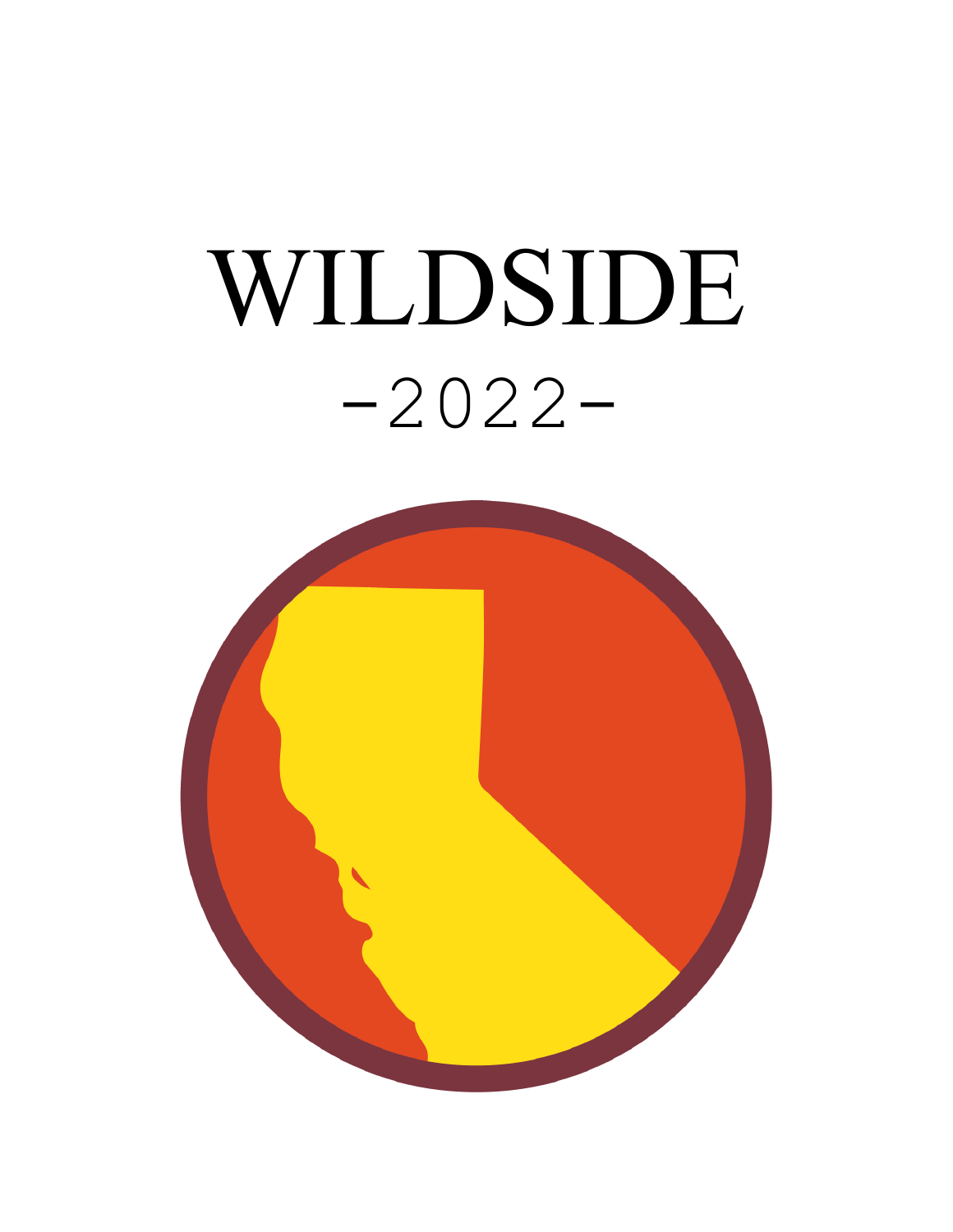I am so confident that God has great things in store for the *Wildside* team this year. We are so thrilled to be able to have a trip where we are serving in a wonderful and unique capacity, while also spending time in fellowship with one another. This trip will be led by myself Clayton Mohler, the HSM worship director.

Please carefully read through the application and pray about this opportunity you have to serve the Lord on this unique trip.

Enclosed you will find the *Wildside* application. You must be an incoming freshman or sophomore to apply (class of 2025 and 2026 only). Please read all the instructions and fill out the application completely.

**We won't accept late applications so please get your application in on time. Applications may be turned in no later than at 1pm on April 6th 2022.** You can turn applications in via email to Clayton (clayton.mohler@fullertonfree.com), dropping off at the church office, or bringing it on a Wednesday night.

I'm looking forward to this trip. God has great things in store!

**Clayton Mohler** HSM Worship Director [clayton.mohler@fullertonfree.com](mailto:amy.delmore@fullertonfree.com) 714-388-2690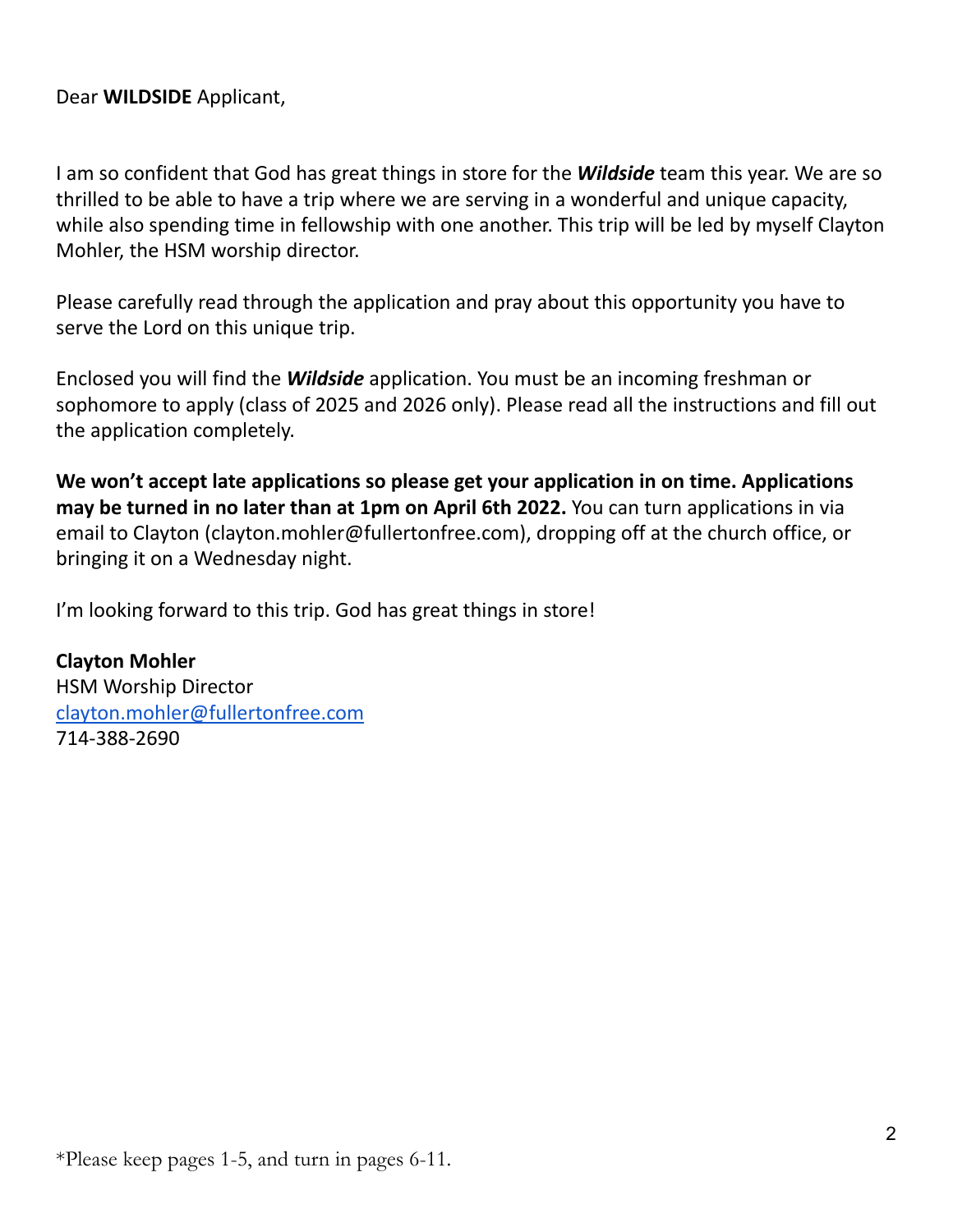# **What is** *Wildside?*

Wildside is a trip for incoming 9th and 10th grade students from **July 31st-August 6th.** We do Wildside for two reasons. The first reason is being able to serve. We love that we get to partner with a ministry or organization and help them run a program to reach people. This trip is designed for us to partake in the opportunity to share the love and care of Christ by serving others.

The second reason is for community and fellowship. We find that on our summer trips, walls are broken down and friendships amongst our students are built. We are excited to be able to spend time serving together, having fun together, and learning more about each other while on this trip.

This year, we have the opportunity to partner alongside Fullerton Free's Special Needs Ministry and help them put on Rainbow Express, which is a VBS for school-age kids with special needs.

# **What are our Goals?**

- 1) Be a blessing to the special needs ministry and Rainbow Express team at Fullerton Free
- 2) Learn more about service and how we can be apart of the Church
- 3) Fellowship with other freshmen and sophomore students
- 4) Have a BLAST and make some awesome memories!

# **Trip Overview**

- ❖ We will have an overnight team retreat where we'll focus on team building & service training. **(June 14-15, Tuesday 5:30pm to Wednesday 12pm)** \*if you go to PL/YL schools please email us and let us know.
- ❖ The team will begin our trip on Sunday, July 31st. We will have some training to prepare for the week with the rest of the Rainbow Express team. We will also spend time together praying over our week. As Jesus often went away and prayed, we want to teach our students the value and importance of prayer as well before we serve with Him all week.
- ❖ We will sleep at Fullerton Free each night.
- ❖ We will serve each morning, Monday through Friday.
- ❖ After each service day, we will debrief as a team, and then spend the rest of the afternoon and evening doing something fun as a team. We will have a night of teaching and/or worship each night.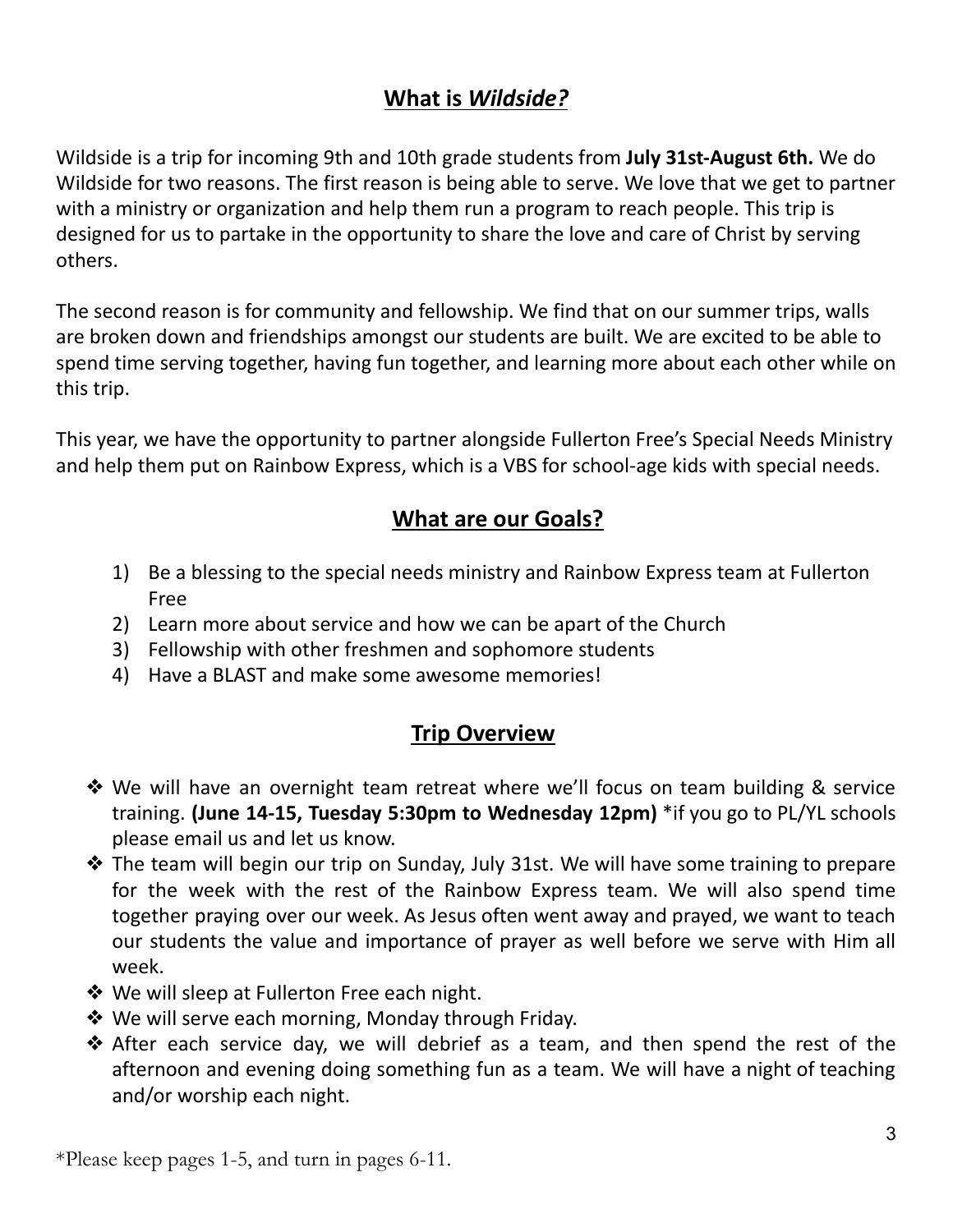On the final day of our trip, we will spend a day celebrating together at Raging Waters Water park (Saturday, August 6th).

Expect to serve hard, love hard, and make lots of memories together!

# **Required Dates:**

June 14-15 ——————————————————————-———— Team Retreat 5:30pm-12pm July 31-August 6 —-————————-————————————————-———— Wildside Trip

### **Expectations**

- 1) Attend the training session and trip. Be committed to working towards team objectives with a servant attitude.
- 2) Be committed to actively pursuing personal spiritual growth.
- 3) Be an example of Christian conduct and character by striving to live your life in a way that pleases God. Be committed to growing in and practicing leadership characteristics, while being conscious of the responsibilities and influence you have as a leader in the youth group.
- 4) Respect the authority of the *Wildside* leadership team.
- 5) Be actively involved in Sunday and Wednesday programs as well as a Sunday worship service on Main Campus each week during the summer. \*Failure to adhere to these requirements at any time may result in removal from the **Wildside** team.

Please pray carefully about your motives and intentions before turning in a *Wildside* application. These mission trips are not for everyone. If you can meet the faithfulness required and desire to serve God and others…turn one in. If, after reading the complete application, you or your parents still have further questions, call me at (714)388-2690 or email me at [clayton.mohler@fullertonfree.com](mailto:amy.delmore@fullertonfree.com).

# **The Team**

The *Wildside* Team will consist of 20-30 high school students. We intend to take everyone who applies, however occasionally we have had to say no to students because of various behavioral concerns, medical issues, failure to meet the minimum requirements for the trip, or lack of space.

**Applications are due April 6th at 1pm. The team will be notified by email.**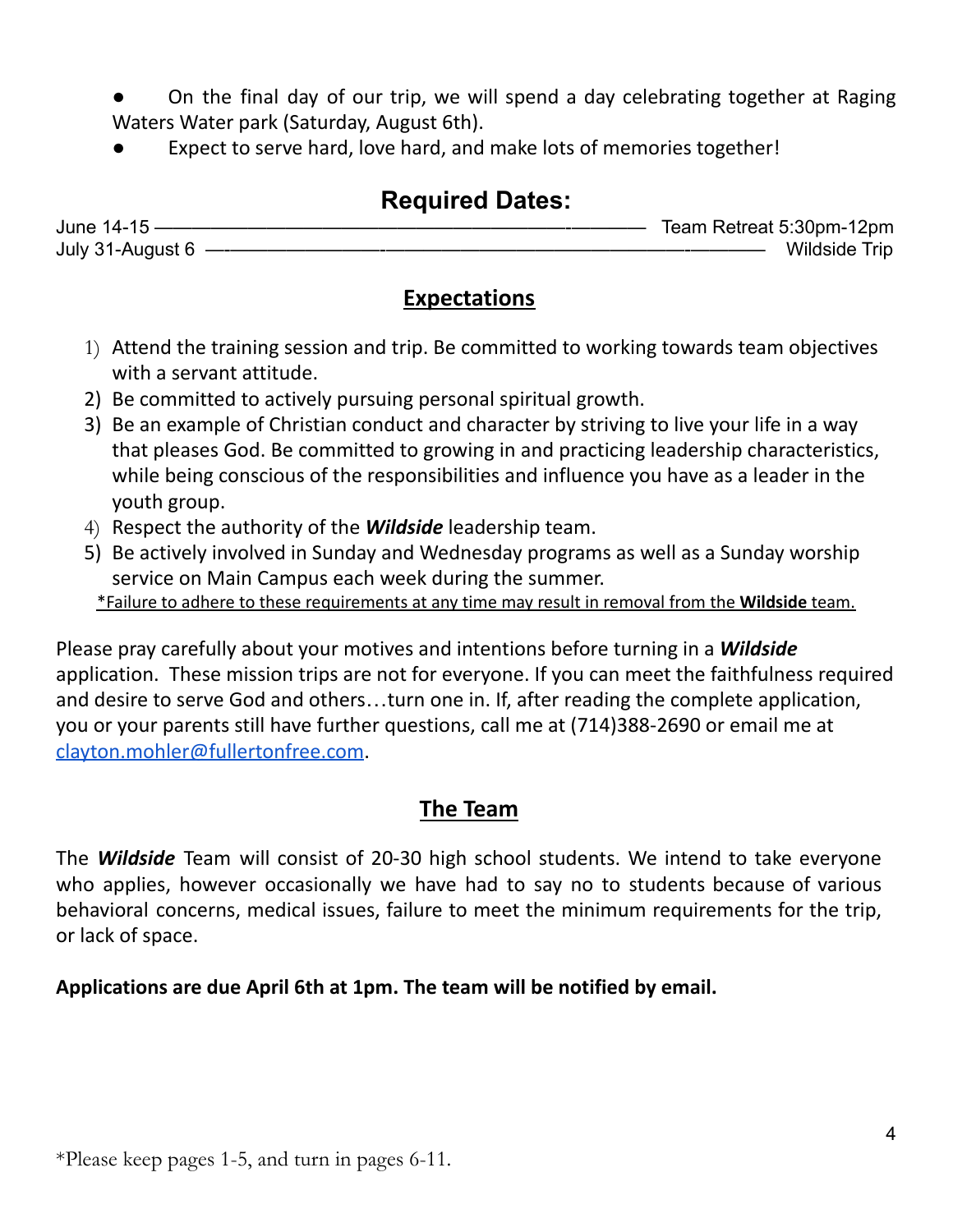# **Cost Breakdown**

The cost of the entire experience of Wildside Trip will be **\$200**. *(Scholarships may be available)*

#### This covers:

- Team T-shirt
- Overnight training retreat June 14
- Transportation
- Meals during the trip
- Afternoon Fun Excursions
- Raging Waters Ticket

# **Payment Schedule**:

- ➢ The initial payment of **\$100** is due by Monday, June 6th.
- ➢ The second payment of **\$50** is due by Monday, July 11th.
- ➢ The final payment of **\$50** is due by Monday, July 25th.

\*\**You can pay online at* [www.fullertonfree.com](http://www.evfreefullerton.com/) *OR on Sundays/Wednesdays by check OR send it to: First Evangelical Free Church, 2801 N. Brea Blvd. Fullerton, CA 92835 Attn: Miriam Mohler*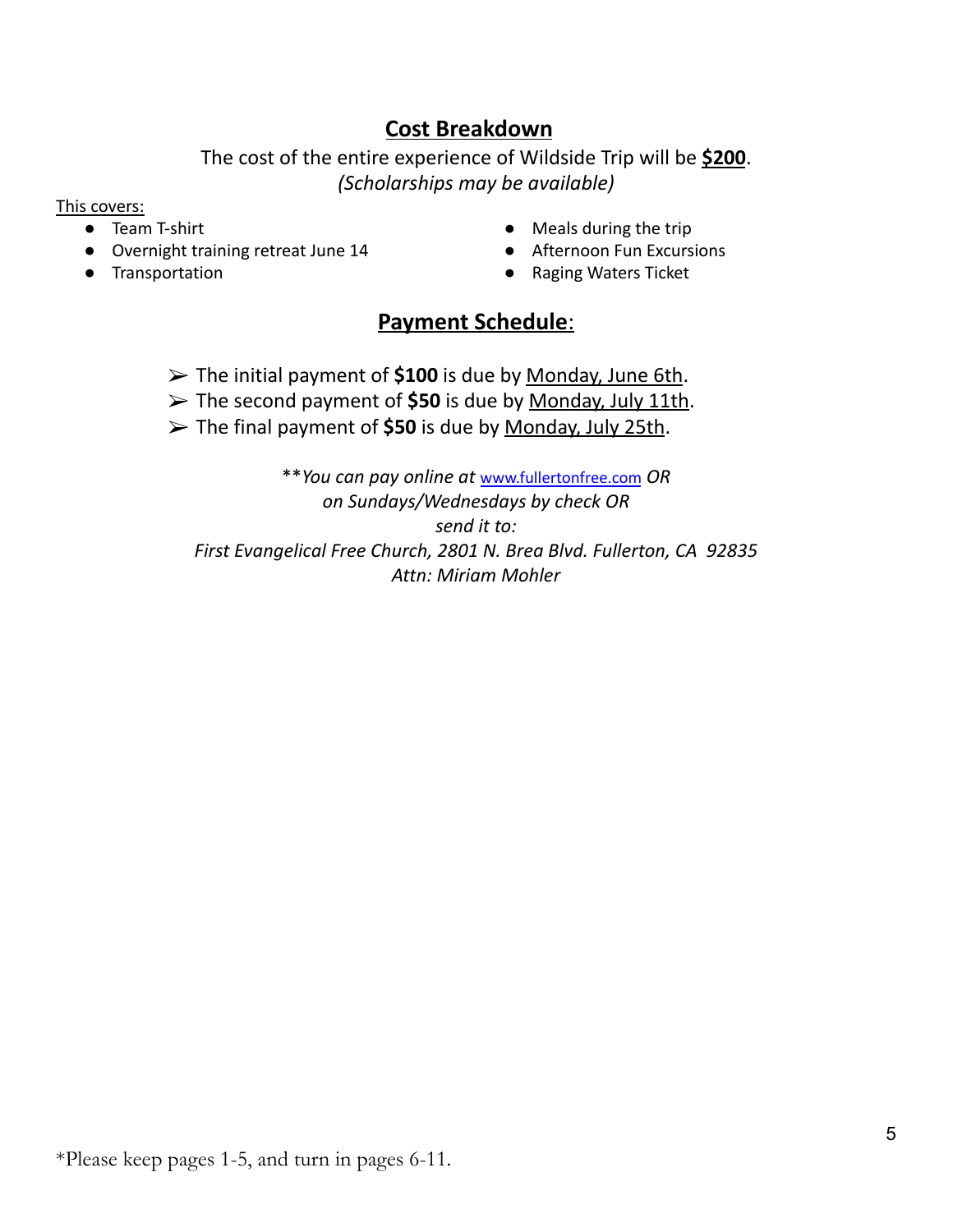# **APPLICATION**

# **ATTN: Along with this application, you MUST fill out an application for Rainbow Express. This will be sent via email at a later date.**

Please answer the following questions using the reverse side if necessary. **The following application will remain confidential**.

|                                                                         | Don't Turn in Application<br>without a Photo! |
|-------------------------------------------------------------------------|-----------------------------------------------|
|                                                                         |                                               |
|                                                                         |                                               |
| Phone (Home): (_____) _________________                                 |                                               |
|                                                                         | Feel free to use a copy of a                  |
| <b>Year of Graduation</b> (circle one): 2025<br>2026                    | Photo                                         |
|                                                                         |                                               |
|                                                                         |                                               |
|                                                                         |                                               |
|                                                                         |                                               |
| <b>Shirt Size</b> (circle one): S M<br>$\mathsf{L}$<br><b>XL</b><br>XXL |                                               |

**\*\* Email will be the primary means of contact during the summer, so please give us an address that you will check regularly throughout the summer.**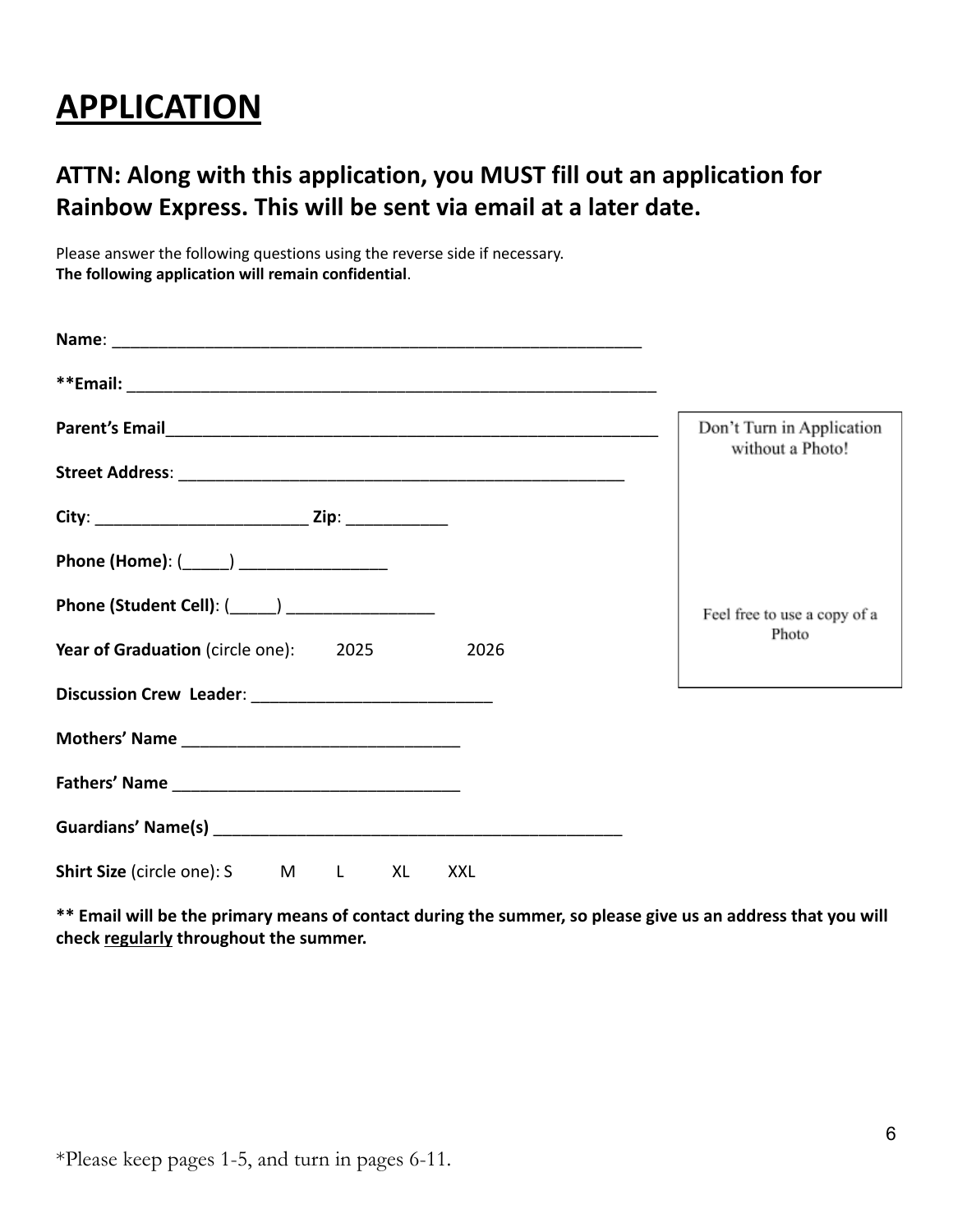1) Please give your personal testimony of your relationship with Jesus Christ. *(use backside of this paper if necessary.)*

2) Explain a recent situation in which you served someone else. What was the experience like?

3) How has God been working in your life? What has God been teaching you in your life?

4) What are 3 of your weaknesses and 3 of your strengths?

5) How do you think God will use the talents and gifts He has given you on the *Wildside* trip?

6) How long have you been attending Fullerton Free? Which services/ministries do you attend?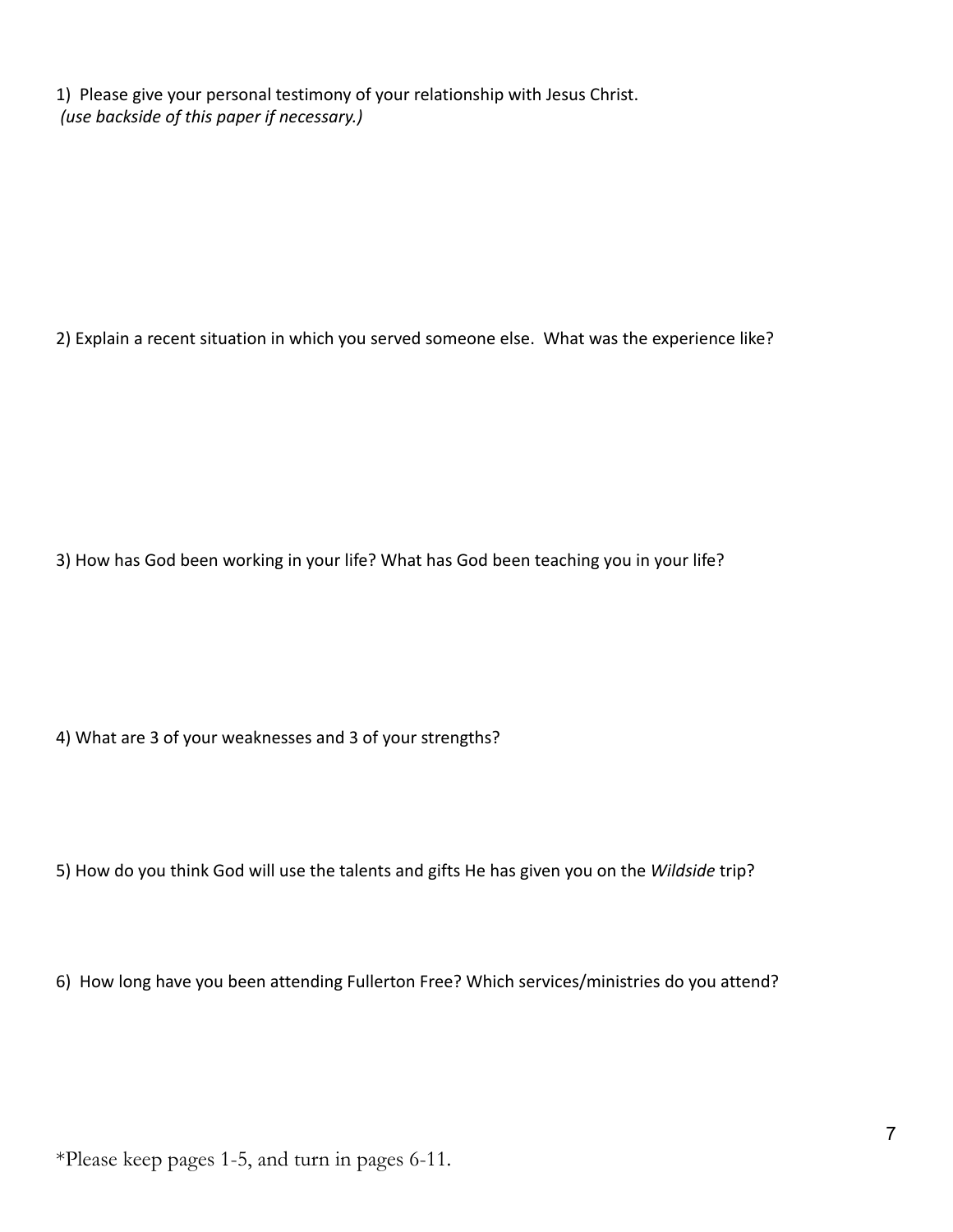7) What do you think your role / contribution would be as a member of a team?

8) Why do you want to be on *Wildside* this summer?

9) What fears do you have about being on *Wildside*?

10) Please describe your home situation and your relationships with your parents and siblings:

11) Do you feel comfortable sharing the gospel? Yes No

12) How would you describe the gospel if a stranger asked you?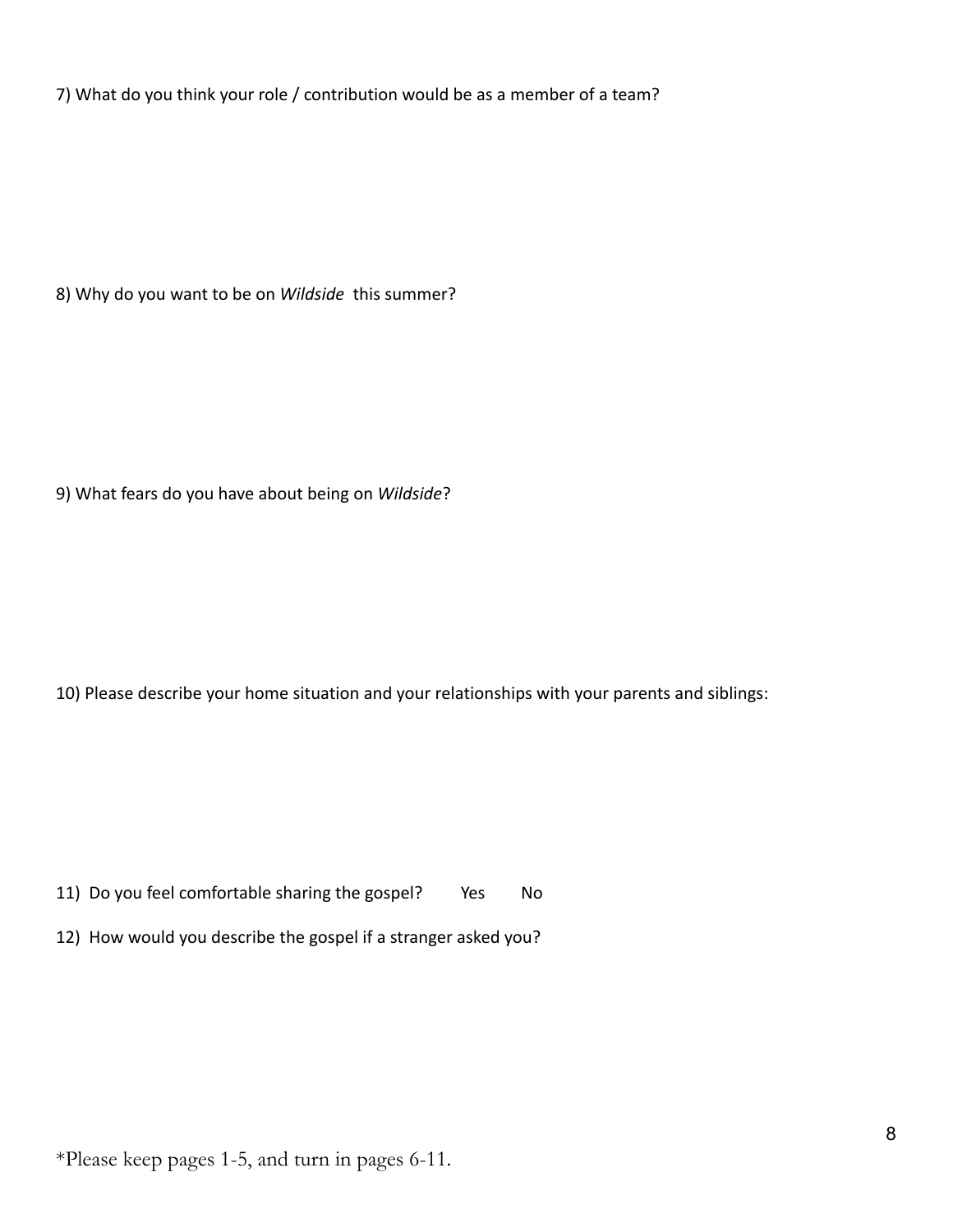| 13) Are you comfortable working with children?<br>Yes<br>No                                    |                                                                   |  |  |  |  |  |  |                                                                    |   |    |  |
|------------------------------------------------------------------------------------------------|-------------------------------------------------------------------|--|--|--|--|--|--|--------------------------------------------------------------------|---|----|--|
| 14) On a scale from 1 - 10 how comfortable are you working with people with special needs?     |                                                                   |  |  |  |  |  |  |                                                                    |   |    |  |
|                                                                                                | $\mathbf{1}$                                                      |  |  |  |  |  |  | 2 3 4 5 6 7 8 9                                                    |   | 10 |  |
|                                                                                                | 15) On a scale from 1 - 10 how excited are you to go on Wildside? |  |  |  |  |  |  |                                                                    |   |    |  |
|                                                                                                |                                                                   |  |  |  |  |  |  | $1 \qquad 2 \qquad 3 \qquad 4 \qquad 5 \qquad 6 \qquad 7 \qquad 8$ | 9 | 10 |  |
| <b>SIGNATURE</b>                                                                               |                                                                   |  |  |  |  |  |  |                                                                    |   |    |  |
| $\triangleright$ Have you read the Wildside Goals & Requirements? Yes No                       |                                                                   |  |  |  |  |  |  |                                                                    |   |    |  |
| $\triangleright$ Do you agree to strive for these goals and to meet these requirements? Yes No |                                                                   |  |  |  |  |  |  |                                                                    |   |    |  |
| $\triangleright$ Are you committed to providing necessary funds for this team? Yes No          |                                                                   |  |  |  |  |  |  |                                                                    |   |    |  |
| $\triangleright$ Are you committed to attending each and every meeting this summer? Yes No     |                                                                   |  |  |  |  |  |  |                                                                    |   |    |  |
| $\triangleright$ Have you answered all of the above questions honestly? Yes No                 |                                                                   |  |  |  |  |  |  |                                                                    |   |    |  |
|                                                                                                |                                                                   |  |  |  |  |  |  | Date:                                                              |   |    |  |

**COMMENTS/QUESTIONS/CONCERNS?**: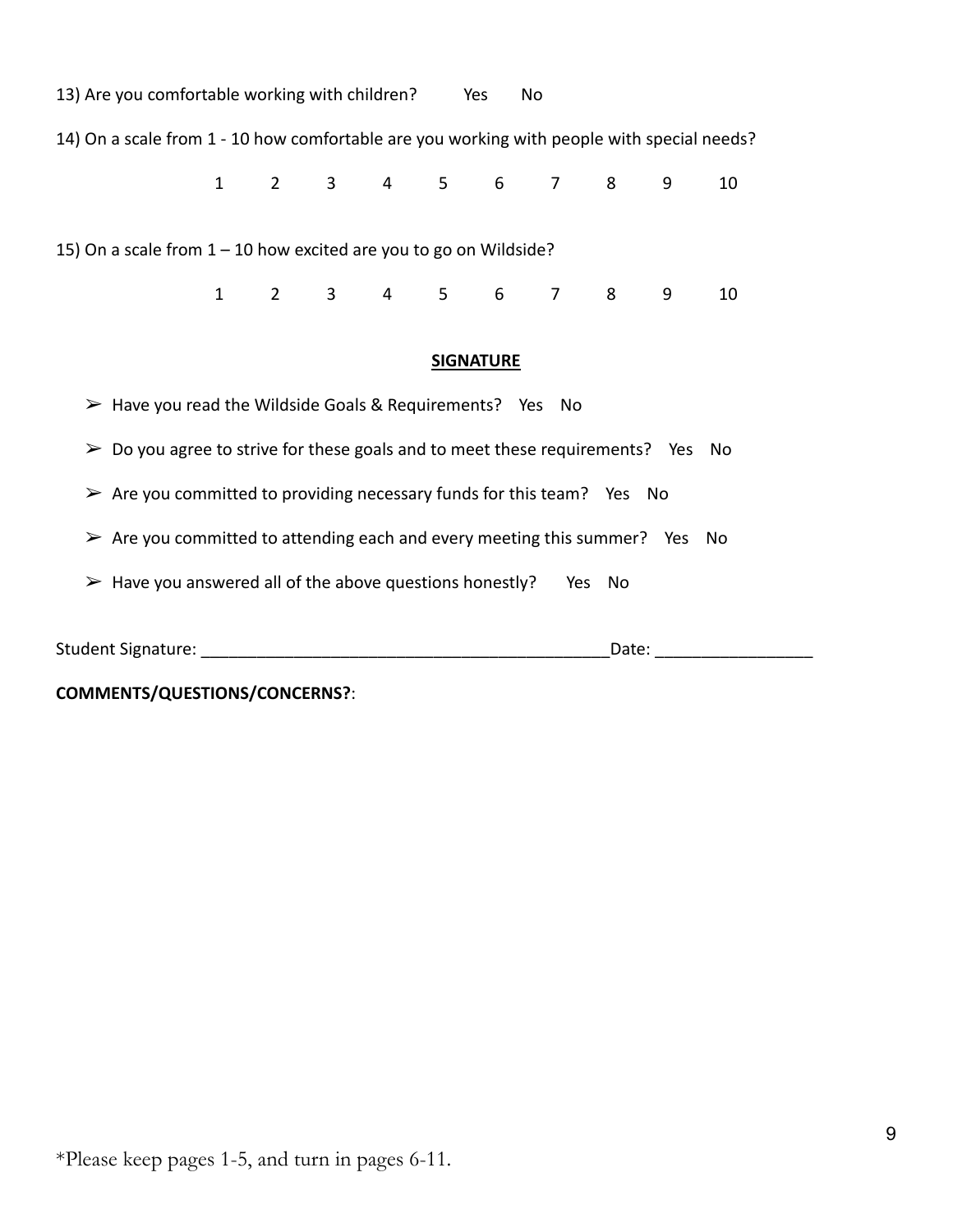# **LEADER REFERENCE FORM: (CURRENT 8TH GRADE ONLY)**

| <b>Applicant's Name</b>                | Date      |  |  |  |  |  |  |
|----------------------------------------|-----------|--|--|--|--|--|--|
| Name of Reference                      | Phone     |  |  |  |  |  |  |
| How long have you known the applicant? | How well? |  |  |  |  |  |  |

The person named above has applied to join our *Wildside* program of the High School Ministries at Fullerton Free. We seek mature young people who will be an asset to their team. Therefore, we ask your honest appraisal of the applicant in answering the following questions. Please rate the applicant in the areas listed below according to the following scale. A (5) is representative of a strength and (1) as a weakness. If you have no knowledge circle D. Thank you.

|     |                                       | <b>WEAKNESS</b> |                | <b>STRENGTH</b> |   | <b>UNSURE</b> |   |  |
|-----|---------------------------------------|-----------------|----------------|-----------------|---|---------------|---|--|
| 1)  | Manages time well                     | $\mathbf{1}$    | 2              | 3               | 4 | 5             | D |  |
| 2)  | Perseveres to fulfill commitments     | 1               | 2              | 3               | 4 | 5             | D |  |
| 3)  | Works to do best possible job         | 1               | $\overline{2}$ | 3               | 4 | 5             | D |  |
| 4)  | <b>Follows directions</b>             | $\mathbf{1}$    | 2              | 3               | 4 | 5             | D |  |
| 5)  | Is an initiator                       | 1               | $\overline{2}$ | 3               | 4 | 5             | D |  |
| 6)  | Is teachable                          | 1               | 2              | 3               | 4 | 5             | D |  |
| 7)  | Listens well                          | 1               | 2              | 3               | 4 | 5             | D |  |
| 8)  | Responds well to authority            | 1               | 2              | 3               | 4 | 5             | D |  |
| 9)  | Handles conflict constructively       | 1               | $\overline{2}$ | 3               | 4 | 5             | D |  |
| 10) | Relates appropriately to opposite sex | 1               | 2              | 3               | 4 | 5             | D |  |
| 11) | Cooperates with others                | 1               | 2              | 3               | 4 | 5             | D |  |
| 12) | Willing to assist others in need      | 1               | 2              | 3               | 4 | 5             | D |  |
| 13) | Handles direction and correction      | $\mathbf{1}$    | $\overline{2}$ | 3               | 4 | 5             | D |  |
| 14) | Is open to new ways of doing things   | $\mathbf{1}$    | 2              | 3               | 4 | 5             | D |  |
| 15) | Is flexible                           | $\mathbf{1}$    | 2              | 3               | 4 | 5             | D |  |
| 16) | Has a positive and realistic attitude | 1               | 2              | 3               | 4 | 5             | D |  |
| 17) | Perseveres under adverse conditions   | 1               | $\overline{2}$ | 3               | 4 | 5             | D |  |
| 18) | Respects others                       | 1               | 2              | 3               | 4 | 5             | D |  |
| 19) | Respects property of others           | 1               | $\overline{2}$ | 3               | 4 | 5             | D |  |
| 20) | Spends time and money wisely          | 1               | 2              | 3               | 4 | 5             | D |  |
| 21) | Communicates openly and honestly      | 1               | 2              | 3               | 4 | 5             | D |  |

Would you recommend this applicant? Why or Why not??

Are you aware of anything that would cause you to hesitate in recommending this person?

\_\_\_\_\_\_\_\_\_\_\_\_\_\_\_\_\_\_\_\_\_\_\_\_\_\_\_\_\_\_\_\_\_\_\_\_\_\_\_\_\_\_\_\_\_ \_\_\_\_\_\_\_\_\_\_\_\_\_\_\_\_\_\_

#### *Signature Date*